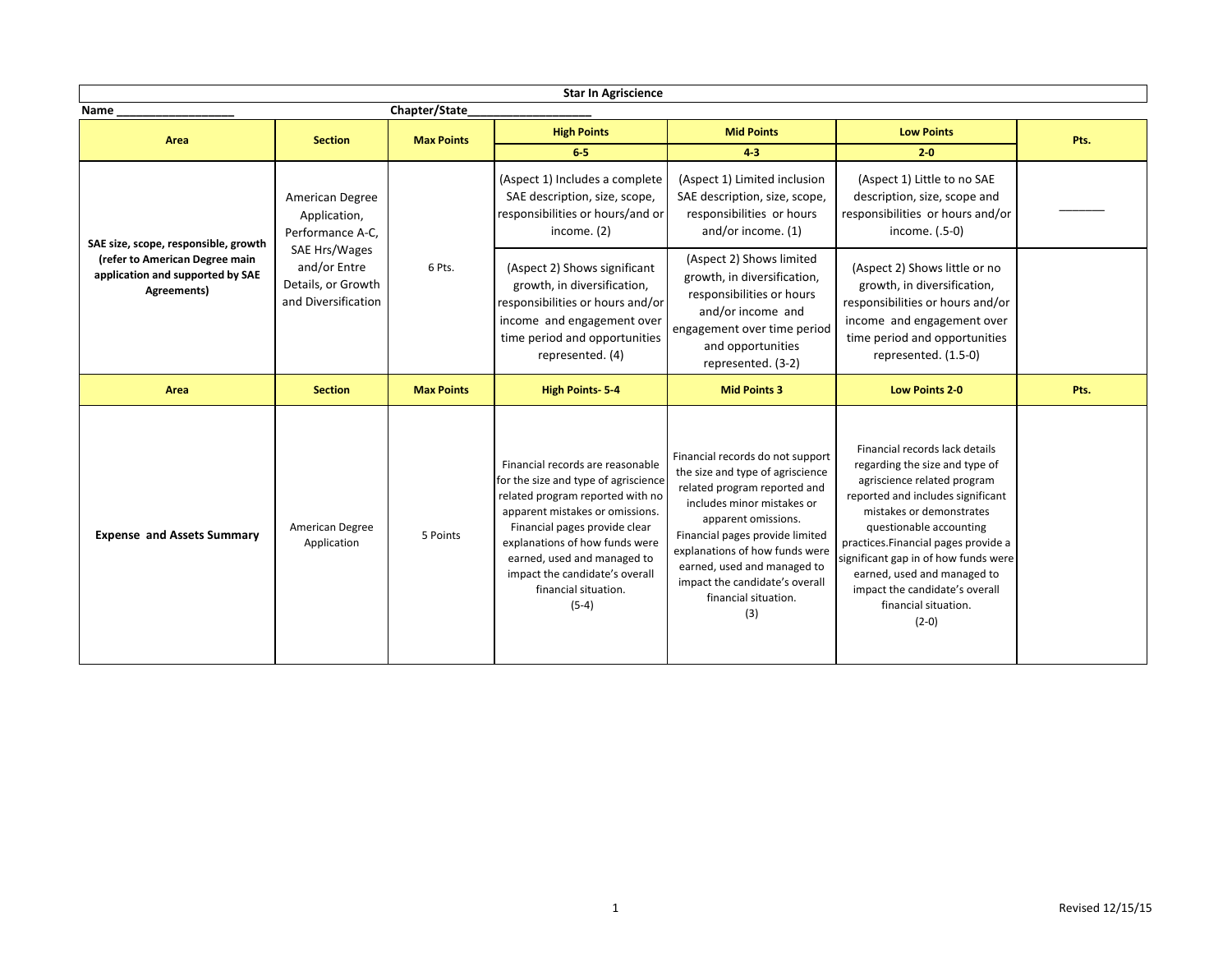| Area                                                                     | <b>Section</b>                    | <b>Max Points</b> | <b>High Points 3</b>                                                                                                                                                                                                                                                                                                                              | <b>Mid Points 2</b>                                                                                                                                                                                                                                                                                                               | <b>Low Points 1-0</b>                                                                                                                                                                                                                                                                                                                  | Pts. |
|--------------------------------------------------------------------------|-----------------------------------|-------------------|---------------------------------------------------------------------------------------------------------------------------------------------------------------------------------------------------------------------------------------------------------------------------------------------------------------------------------------------------|-----------------------------------------------------------------------------------------------------------------------------------------------------------------------------------------------------------------------------------------------------------------------------------------------------------------------------------|----------------------------------------------------------------------------------------------------------------------------------------------------------------------------------------------------------------------------------------------------------------------------------------------------------------------------------------|------|
| SAE explanation and relation to<br>award area                            | Performance<br>Review A, Question | 3 Pts.            | Response demonstrates a clear<br>understanding of their SAE<br>program. (3)                                                                                                                                                                                                                                                                       | Response demonstrates a<br>limited understanding of their<br>SAE program. (2)                                                                                                                                                                                                                                                     | Response demonstrates little or<br>no understanding of their SAE<br>program. $(1)$                                                                                                                                                                                                                                                     |      |
| <b>Roles and responsibilities</b><br>and/or management decisions<br>made | Performance<br>Review A, Question | 3 Pts.            | Response demonstrates a clear<br>description of roles,<br>responsibilities and/or<br>management decisions made<br>related to their SAE program.<br>(1.5)<br>Response demonstrates<br>significant change or<br>progression (growth) of roles<br>and responsibilities and/or<br>management decisions made<br>over time period represented.<br>(1.5) | Response demonstrates a<br>limited description of roles,<br>responsibilities and/or<br>management decisions made<br>related to their SAE program.<br>Response demonstrates<br>limited change or progression<br>(growth) of roles,<br>responsibilities and/or<br>management decisions made<br>over time period represented.<br>[1] | Response demonstrates little or<br>no description of roles,<br>responsibilities, and/or<br>management decisions made<br>related to their SAE program.<br>(.5)<br>Response demonstrates no<br>change or progression (growth)<br>of roles, responsibilities and/or<br>management decisions made<br>over time period represented.<br>(.5) |      |
| Area                                                                     | <b>Section</b>                    | <b>Max Points</b> | <b>High Points 3</b>                                                                                                                                                                                                                                                                                                                              | <b>Mid Points 2</b>                                                                                                                                                                                                                                                                                                               | <b>Low Points 1-0</b>                                                                                                                                                                                                                                                                                                                  | Pts. |
| <b>Challenges</b>                                                        | Performance<br>Review A, Question | 3 Pts.            | Response demonstrates a<br>complete explanation of the<br>challenge and steps utilized to<br>address the challenge. (1.5)<br>Response demonstrated<br>candidate's complete<br>involvement in addressing the<br>challenge. (1.5)                                                                                                                   | Response demonstrates a<br>limited explanation of the<br>challenge and steps utilized to<br>address the challenge.(1)<br>Response demonstrated<br>candidate's limited<br>involvement in addressing the<br>challenge. (1)                                                                                                          | Response demonstrates little to<br>no explanation of the challenge<br>and steps utilized to address the<br>challenge. (.5)<br>Response demonstrated no<br>involvement in addressing the<br>challenge. (.5)                                                                                                                             |      |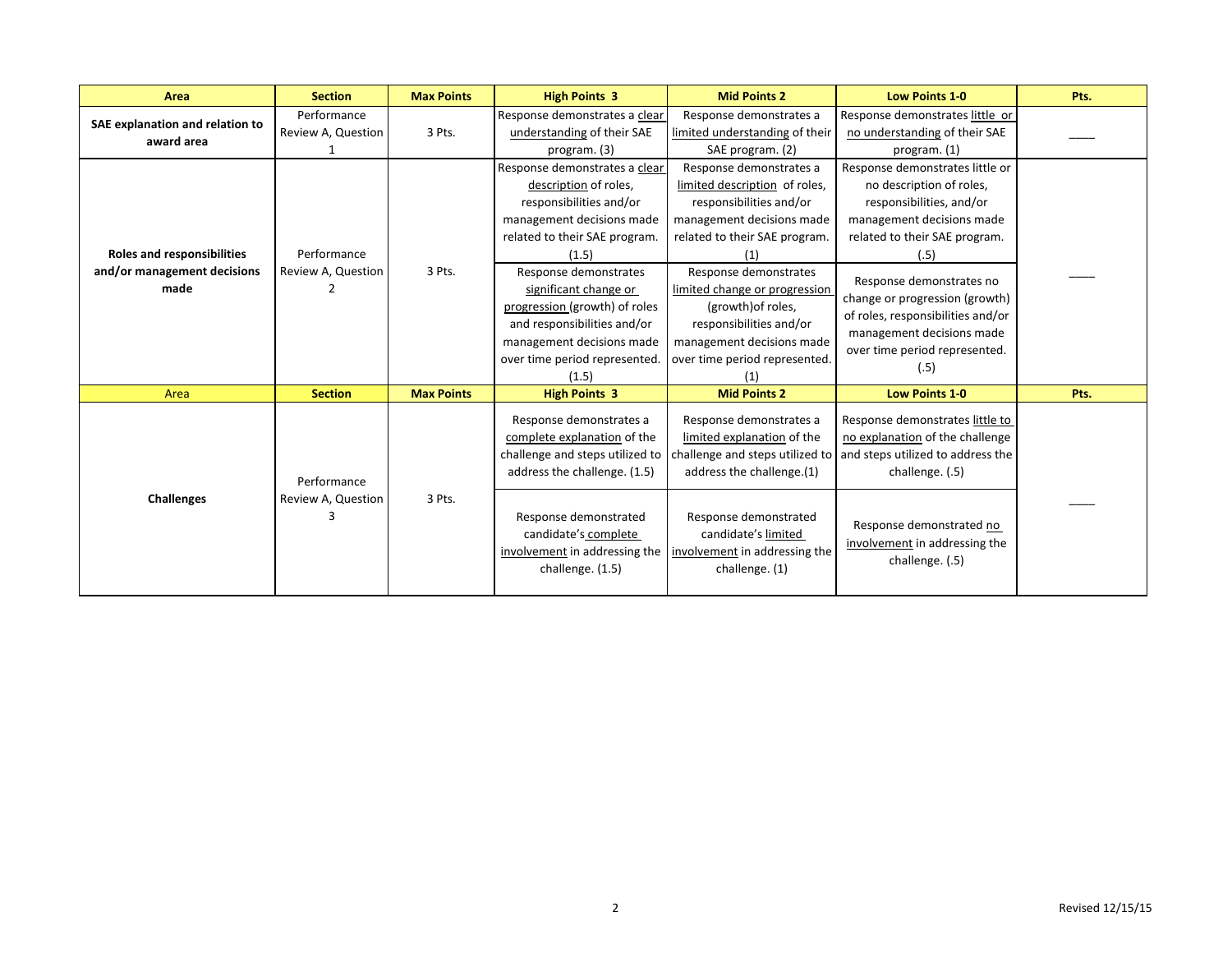| Area                                                           | <b>Section</b>                                             | <b>Max Points</b>               | <b>High Points 3</b>                                                                                                                                                                                                                                                | <b>Mid Points 2</b>                                                                                                                                                                                                                                     | <b>Low Points 1-0</b>                                                                                                                                                                                                                                                | Pts. |
|----------------------------------------------------------------|------------------------------------------------------------|---------------------------------|---------------------------------------------------------------------------------------------------------------------------------------------------------------------------------------------------------------------------------------------------------------------|---------------------------------------------------------------------------------------------------------------------------------------------------------------------------------------------------------------------------------------------------------|----------------------------------------------------------------------------------------------------------------------------------------------------------------------------------------------------------------------------------------------------------------------|------|
| <b>Progress Accomplishments</b>                                | Performance<br><b>Review B</b>                             | 3 Pts.                          | (Aspect 1)<br>Responses clearly identify<br>three accomplishments related<br>to the award area. (1.5)<br>(Aspect 2)<br>Accomplishments illustrate<br>significant impact that<br>influenced the growth and                                                           | (Aspect 1)<br>Response vaguely identify<br>three accomplishments<br>related to the award area. (1)<br>(Aspect 2)<br>Accomplishments limited<br>changes that influenced the<br>growth and success of their                                               | (Aspect 1)<br>Responses do not identify three<br>accomplishments related to the<br>award area. (.5)<br>(Aspect 2)<br>Accomplishments illustrate no<br>impact that impact the growth<br>and success of their SAE                                                      |      |
| Impact                                                         | Performance<br>Review C                                    | 3 Pts.                          | success of their SAE program.<br>Responses clearly describe<br>three experiences from their<br>SAE program or activities that<br>will impact the candidate's<br>future. (3)                                                                                         | SAE program (1)<br>Responses vaguely describe<br>three experiences from their<br>SAE program or activities that<br>will impact the candidate's<br>future. (2)                                                                                           | program. (.5)<br>Responses do not describe three<br>experiences from their SAE<br>program or activities that will<br>impact the candidate's future<br>career. (1-0)                                                                                                  |      |
| Area                                                           | <b>Section</b>                                             | <b>Max Points</b>               | <b>High Points 10-7</b>                                                                                                                                                                                                                                             | <b>Mid Points 6-4</b>                                                                                                                                                                                                                                   | <b>Low Points 3-0</b>                                                                                                                                                                                                                                                | Pts. |
| <b>Efficiencies or</b><br><b>Learning Outcomes</b>             | <b>Efficiency Factors or</b><br><b>Learning Outcomes</b>   | 10 Pts.                         | 5 responses reflective of SAE,<br>each clearly demonstrates<br>(measurable) improvement of<br>efficiencies over time period<br>reported, or clearly identifies<br>how poor efficiencies led to<br>decision improve overall SAE<br>enterprises or activities. (10-7) | 1-2 responses, or each listed,<br>partially demonstrates<br>improvements of efficiencies<br>over time period reported, or<br>partially identifies how poor<br>efficiencies led to decision<br>improving overall SAE<br>enterprises or activities. (6-4) | 1-0 responses and does not<br>demonstrate or relate<br>improvements of efficiencies to<br>the SAE over time period<br>reported, or does not identify<br>how poor efficiencies lead to<br>decision improving overall SAE<br>enterprises or activities. (3-0)          |      |
| Area                                                           | <b>Section</b>                                             | <b>Max Points</b>               | <b>High Points 26-19</b>                                                                                                                                                                                                                                            | Mid Points 18-8                                                                                                                                                                                                                                         | <b>Low Points 7-0</b>                                                                                                                                                                                                                                                | Pts. |
| <b>Skill Development and</b><br><b>Contribution to Success</b> | Skill Development and<br>Contribution to<br><b>Success</b> | 26 Pts. 2.5 points<br>per skill | Response demonstrates 10-7<br>skills that are appropriate for<br>the size, scope and<br>responsibilities of the<br>enterprise.<br>Response demonstrates<br>application of skill attainment<br>with significant impact on the<br>overall success of the program.     | Response demonstrates 6-4<br>skills appropriate for the size,<br>scope and responsibilities of<br>the enterprise.<br>Response demonstrates<br>application of skill attainment<br>with limited impact on the<br>overall success of the<br>program.       | Response demonstrates 3-0 skills<br>or identifies inappropriate skills<br>for the size, scope and<br>responsibilities of the enterprise.<br>Response demonstrates<br>application of skill attainment<br>with little impact on the overall<br>success of the program. |      |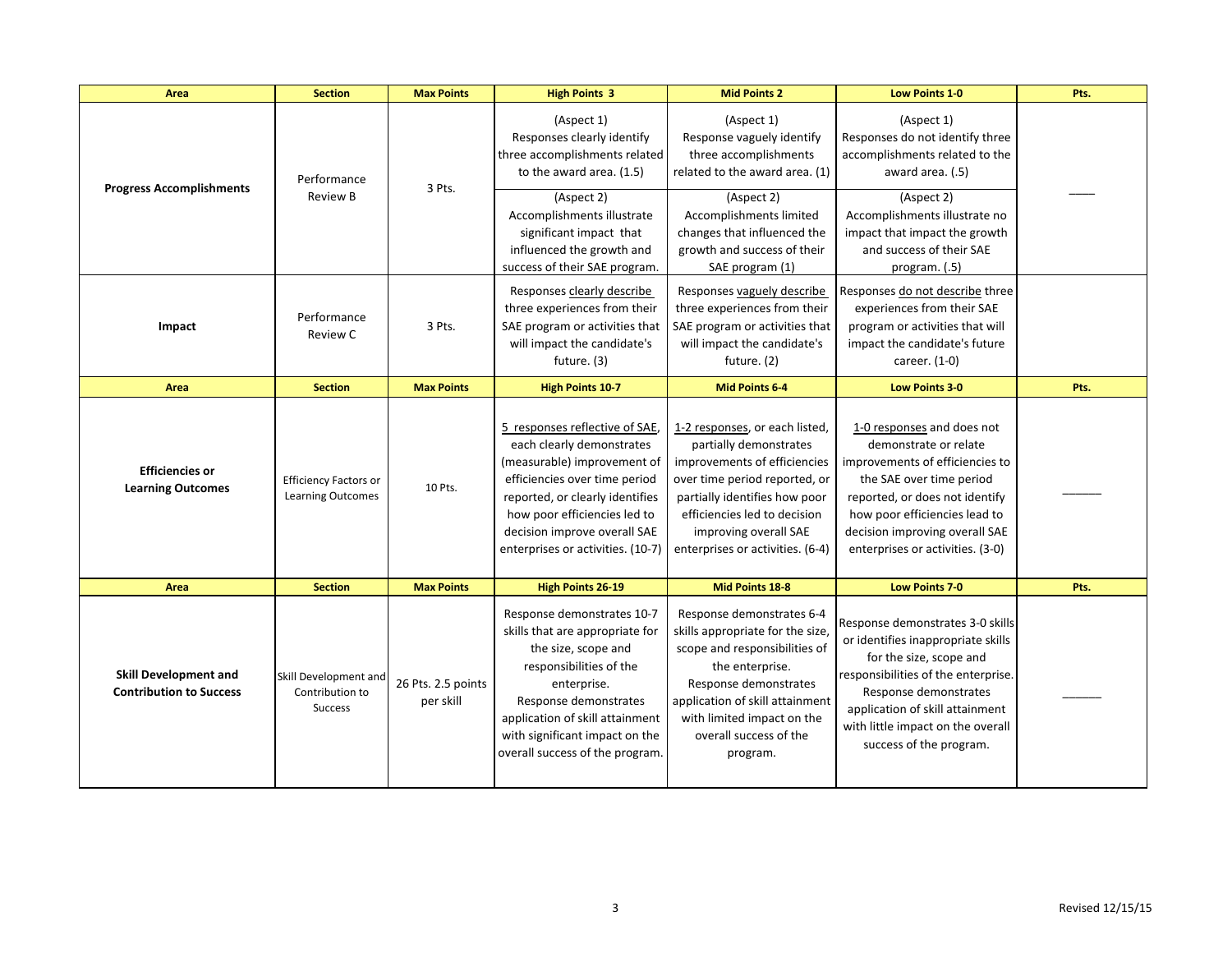| Area                                                      | <b>Section</b>              | <b>Max Points</b> | <b>High Points 25-16</b>                                                                                                                                                                                                         | Mid Points 15-10                                                                                                                                                                                                               | <b>Low Points 9-0</b>                                                                                                                                                | Pts. |
|-----------------------------------------------------------|-----------------------------|-------------------|----------------------------------------------------------------------------------------------------------------------------------------------------------------------------------------------------------------------------------|--------------------------------------------------------------------------------------------------------------------------------------------------------------------------------------------------------------------------------|----------------------------------------------------------------------------------------------------------------------------------------------------------------------|------|
| Abstract                                                  | One per project<br>Reported | 21 Pts.           | Candidate has provided an<br>abstract for each of the<br>research projects reported<br>over the time period<br>presented.                                                                                                        | Candidate has provided an<br>abstract for some of the<br>research projects reported<br>over the time period<br>presented.                                                                                                      | Candidate has provided a few<br>abstract for each of the research<br>projects reported over the time<br>period presented.                                            |      |
|                                                           |                             |                   | Abstract clearly describe the<br>purpose of each research<br>project.                                                                                                                                                            | Abstracts partially describe<br>the purpose of each research<br>project.                                                                                                                                                       | Abstracts vaguely describe the<br>purpose of each research<br>project.                                                                                               |      |
| Area                                                      | Section                     | <b>Max Points</b> | <b>High Points 3</b>                                                                                                                                                                                                             | <b>Mid Points 2</b>                                                                                                                                                                                                            | Low Points 1-0                                                                                                                                                       | Pts. |
| Résumé                                                    | Résumé                      | 3 Pts.            | Resume provides relevant<br>information to support the<br>growth and overall<br>achievement of the candidate<br>(3)                                                                                                              | Resume provides somewhat<br>relevant information to<br>support the growth and<br>overall achievement of the<br>candidate. (2)                                                                                                  | Resume provides irrelevant<br>information to support the<br>growth and overall achievement<br>of the candidate. (1)                                                  |      |
| Area                                                      | Section                     | <b>Max Points</b> | <b>High Points 3</b>                                                                                                                                                                                                             | <b>Mid Points 2</b>                                                                                                                                                                                                            | Low Points 1-0                                                                                                                                                       | Pts. |
| Personal History - not more than<br>three pages in length | Personal History            | 3 Pts.            | Pages support the knowledge<br>and skills competencies<br>necessary for success in the<br>agriculture industry. Personal<br>history gives in depth<br>additional information and<br>insight into the candidate's<br>program. (3) | Pages have limited support for<br>knowledge, skills and<br>competencies necessary for<br>success in the agriculture<br>industry. Personal history<br>gives some additional<br>information into the<br>candidate's program. (2) | Pages have very little, or no<br>support for the application<br>and/or does not give additional<br>information. Pages not included,<br>equals a score of zero. (1-0) |      |
| Area                                                      | Section                     | <b>Max Points</b> | <b>High Points 6-5</b>                                                                                                                                                                                                           | Mid Points 4-3                                                                                                                                                                                                                 | Low Points 2-0                                                                                                                                                       | Pts. |
| Photographs and captions                                  | <b>Star Application</b>     | 6 Pts.            | Candidate submitted six high<br>quality photos with clearly<br>descriptive captions that<br>demonstrate the overall<br>growth and success of the<br>$SAE(6-5)$                                                                   | Candidate submitted six<br>quality photos with slightly<br>vauge captions that<br>demonstrate the overall<br>growth and success of the SAE<br>$(4-3)$                                                                          | Candidate submitted six poor<br>quality photos with non<br>descriptive captions that<br>demonstrate the overall growth<br>and success of the SAE (2-0)               |      |